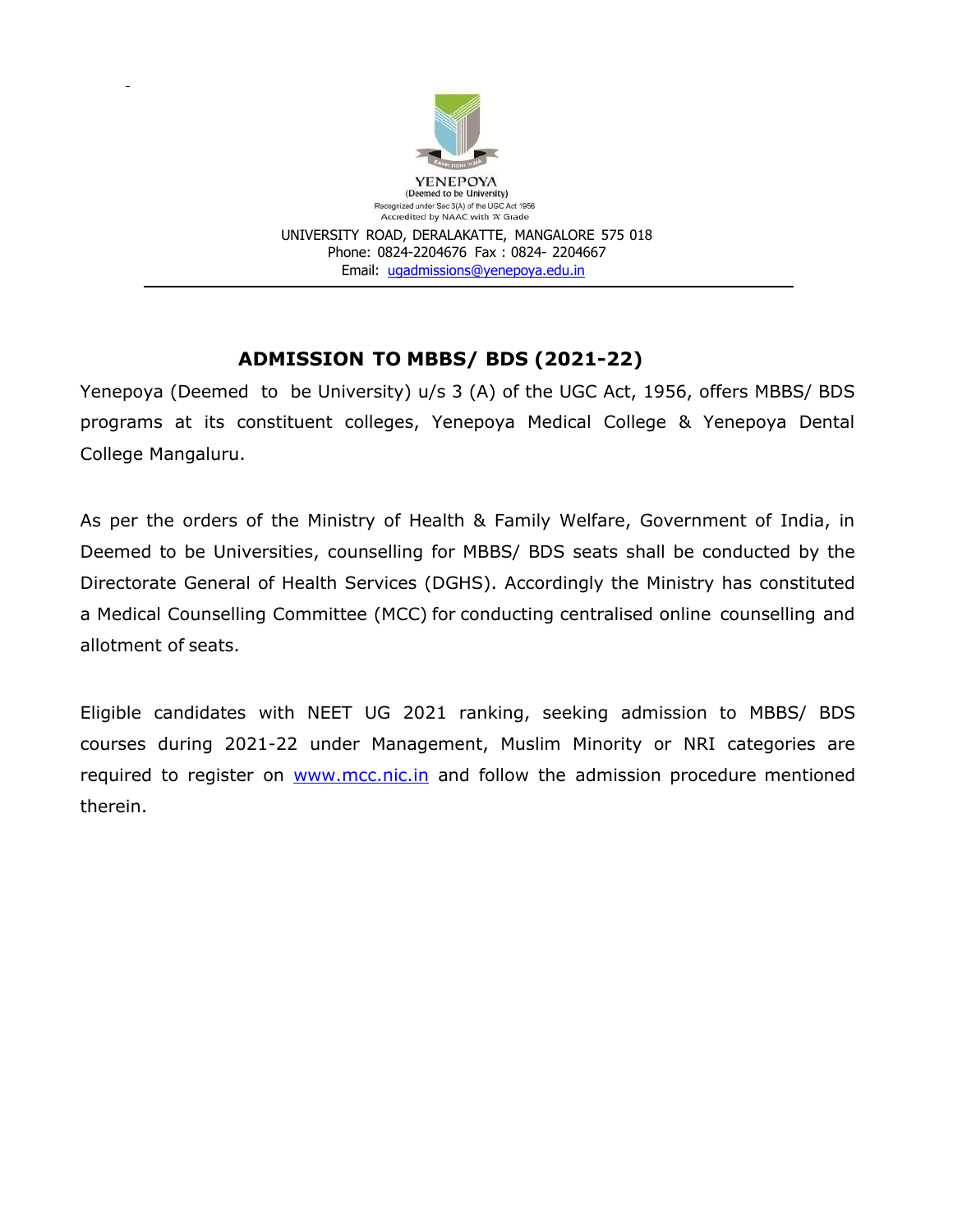**1. DOCUMENTS :** Candidates are required to be in possession of the following original documents along with attested copies.

| SI.<br>No.     | <b>GENERAL CATEGORY / MUSLIM MINORITY CATEGORY</b>                                           |
|----------------|----------------------------------------------------------------------------------------------|
| 1              | Admit card issued by National Testing agency                                                 |
| $\mathcal{P}$  | Score card issued by National Testing agency                                                 |
| 3              | Online allotment letter of MCC                                                               |
| $\overline{4}$ | 10 <sup>th</sup> Standard Marks Card                                                         |
| 5              | 12 <sup>th</sup> Standard Marks Card                                                         |
| 6              | Transfer Certificate                                                                         |
|                | Conduct Certificate                                                                          |
| 8              | <b>Migration Certificate</b>                                                                 |
| 9              | Caste and Income Certificate (wherever applicable)                                           |
| 10             | Domicile Certificate                                                                         |
| 11             | Physical fitness certificate                                                                 |
| 12             | 4 Passport size and 4 stamp size photos                                                      |
| 13             | Copy of Aadhar Card                                                                          |
| 14             | UNDERTAKING(as per format furnished) to be on a stamp paper of Rs.200/- and to be            |
| 15             | notarized<br>3 sets of Attested copies of SI.No.4 to 8 are to be produced with the originals |
|                |                                                                                              |

# **DOCUMENTS TO BE PRODUCED AT THE TIME OF ADMISSION (ORIGINALS)**

 $\blacksquare$ 

| SI. No.        | <b>NRI CATEGORY</b>                                                                     |
|----------------|-----------------------------------------------------------------------------------------|
| 1              | Admit card issued by National Testing agency                                            |
| 2              | Score card issued by National Testing agency                                            |
| 3              | Online allotment letter of MCC                                                          |
| 4              | 10 <sup>th</sup> Standard Marks Card                                                    |
| 5              | 12 <sup>th</sup> Standard Marks Card                                                    |
| $\overline{6}$ | <b>Transfer Certificate</b>                                                             |
| 7              | Conduct Certificate                                                                     |
| 8              | <b>Migration Certificate</b>                                                            |
| 9              | Caste and Income Certificate (wherever applicable)                                      |
| 10             | Domicile Certificate                                                                    |
| 11             | Physical fitness certificate                                                            |
| 12             | 4 Passport size and 4 stamp size photos                                                 |
| 13             | Copy of Aadhar Card                                                                     |
| 14             | Copy of Passport & Visa of the parent and student                                       |
| 15             | Copy of the Passport & Visa of sponsor (For NRI Sponsor candidate)                      |
| 16             | Sponsorship Affidavit (stating that sponsor is ready to bear the expenses for the whole |
|                | duration of study) - For NRI Sponsor candidate                                          |
| 17             | Relationship certificate (Relation of candidate with the sponsor) - For NRI Sponsor     |
|                | candidate                                                                               |
| 18             | UNDERTAKING( as per format furnished) to be on a stamp paper of Rs.200/- and to be      |
|                | notarized                                                                               |
| 19             | 3 sets of Attested copies of SI.No.4 to 8 are to be produced with the originals         |

**UNDERTAKING:** In the event of discontinuation of the course, the student's consent to pay the balance course fee needs to be submitted. **(Format attached)**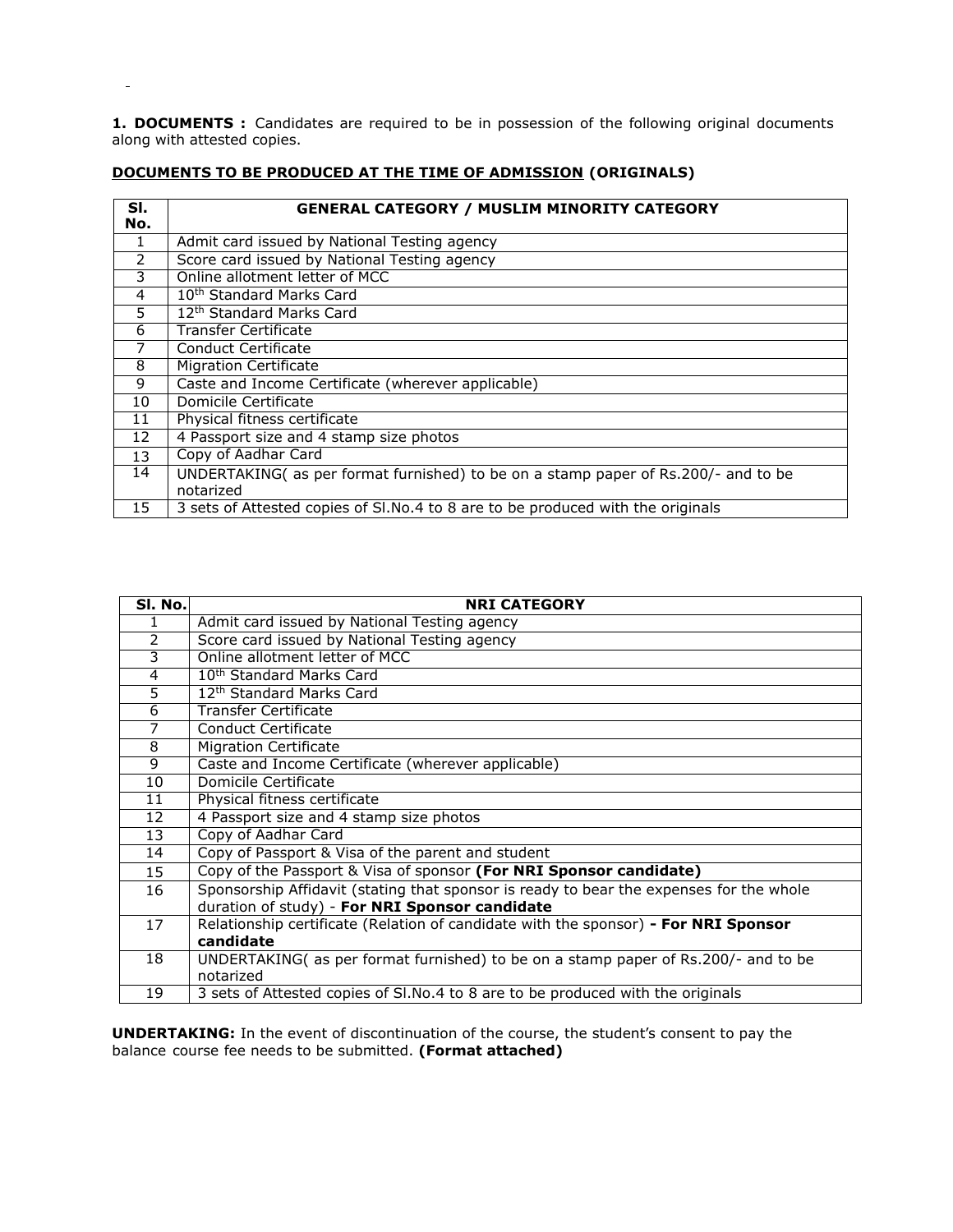**2. FEE**: The candidates allotted seats at Yenepoya Medical College & Yenepoya Dental College are advised to make necessary payments (Tuition fee, Hostel fee etc.) through Demand Draft/ Net Banking or RTGS to the below mentioned bank account :

| <b>FOR MBBS:</b>                                 | <b>FOR BDS:</b>                                  |
|--------------------------------------------------|--------------------------------------------------|
| Yenepoya Medical College                         | Yenepoya Dental College                          |
| Fee hive virtual Account                         | Fee hive virtual Account                         |
| 999100600000001                                  | 999100700000001                                  |
| BANK OF BARODA, FOUNDERS BRANCH                  | BANK OF BARODA, FOUNDERS BRANCH                  |
| IFSC Code: BARBOVJFOUN - (5th Letter is Zero)    | IFSC Code: BARBOVJFOUN - (5th Letter is Zero)    |
| MICR CODE, 575012029                             | MICR CODE, 575012029                             |
| Light House Hill Road, Mangalore - 3, KARNATAKA  | Light House Hill Road, Mangalore - 3, KARNATAKA  |
| Ph: 0824-2429573                                 | Ph: 0824-2429573                                 |
| FOR MBBS (NRI) payment in USD                    | FOR BDS (NRI) payment in USD                     |
| Yenepoya Medical College                         | Yenepoya Dental College                          |
| Current A/c No. 73860400000341                   | Current A/c No. 73860400000337                   |
| Bank of Baroda, Founders Branch BANK OF BARODA   | Bank of Baroda, Founders Branch BANK OF BARODA   |
| IFSC Code: BARB0VJFOUN - (5th letter is Zero)    | IFSC Code: BARB0VJFOUN - (5th letter is Zero)    |
| SWIFT Code: BARBINBBMGL                          | SWIFT Code: BARBINBBMGL                          |
| Founders Branch Address Bank of Baroda           | Founders Branch Address Bank of Baroda           |
| Founders Branch                                  | Founders Branch                                  |
| Light House Hill Road, Mangalore - 3             | Light House Hill Road, Mangalore - 3             |
| Ph: 0824-2429173                                 | Ph: 0824-2429173                                 |
| Correspondence Bank Information                  | Correspondence Bank Information:                 |
| Name of intermediary Financial Institution in US | Name of intermediary Financial Institution in US |
| <b>Address</b>                                   | <b>Address</b>                                   |
| <b>BANK OF BARODA</b>                            | <b>BANK OF BARODA</b>                            |
| NEW YORK, United States of America               | NEW YORK, United States of America               |
| Swift Code BARBUS33XXX                           | Swift Code BARBUS33XXX                           |

# **Contact Details:**

For further clarification –

- Document verifications contact #8494935203
- Payment related queries contact #9945449246
- E-mail ID: ugconfirm@yenepoya.edu.in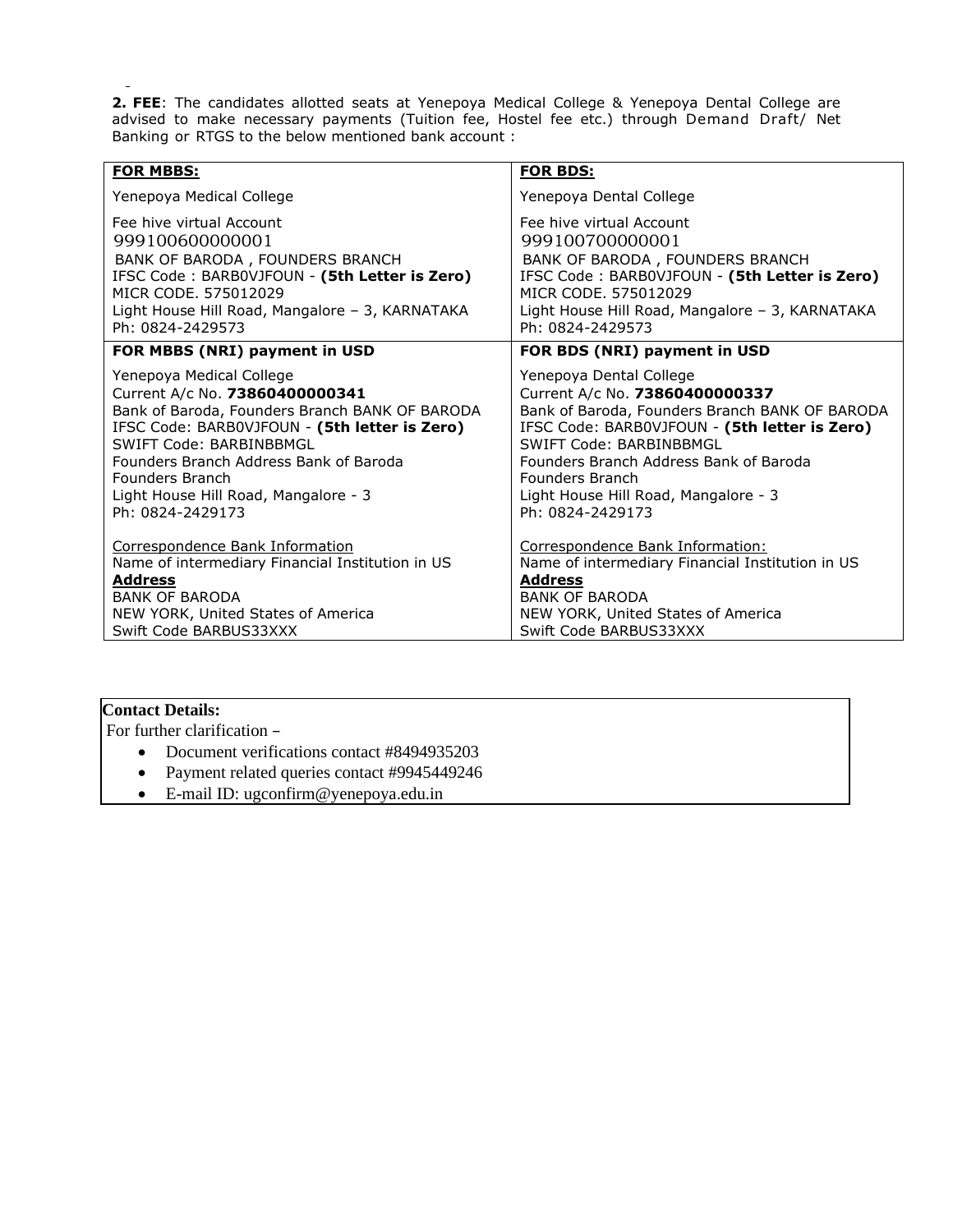| YENEPOYA MEDICAL COLLEGE                                                                         |                                                         |              |            |            |                                  |         |  |  |
|--------------------------------------------------------------------------------------------------|---------------------------------------------------------|--------------|------------|------------|----------------------------------|---------|--|--|
| <b>MBBS FEE STRUCTURE 2021-22</b>                                                                |                                                         |              |            |            |                                  |         |  |  |
|                                                                                                  |                                                         | $\mathbf{H}$ | III        | IV         | V                                |         |  |  |
| Installment<br>Installment<br>Installment<br>Installment<br>Installment                          |                                                         |              |            |            |                                  |         |  |  |
| Date of payment                                                                                  | At the time of<br>01.02.2023<br>01.02.2024<br>Admission |              | 01.02.2025 | 01.02.2026 | <b>TOTAL IN</b><br><b>RUPEES</b> |         |  |  |
| Amount in Rupees                                                                                 |                                                         |              |            |            |                                  |         |  |  |
|                                                                                                  |                                                         |              |            |            |                                  |         |  |  |
| <b>Course Fee</b>                                                                                | 1750000                                                 | 1750000      | 1750000    | 1750000    | 1000000                          | 8000000 |  |  |
|                                                                                                  |                                                         |              |            |            |                                  |         |  |  |
| Note:                                                                                            |                                                         |              |            |            |                                  |         |  |  |
| 1) Duration of the course is $4&1/2$ years plus one year internship                              |                                                         |              |            |            |                                  |         |  |  |
| 2) No extra charges for Food, Laundry and sharing accommodation                                  |                                                         |              |            |            |                                  |         |  |  |
| 3) Hostel is Compulsory for all students. Hostel air conditioned charges extra as per actuals.   |                                                         |              |            |            |                                  |         |  |  |
| 4) Laundry maximum 30 pieces per month free & extra pieces will charged @ Rs.10/piece            |                                                         |              |            |            |                                  |         |  |  |
| 5) 4 post dated cheques for remaining years fee to be given in favor of Yenepoya Medical College |                                                         |              |            |            |                                  |         |  |  |
| $6$ ) Every candidate shall pay the remaining course fee in the event he/she leaving the         |                                                         |              |            |            |                                  |         |  |  |
| course before its completion                                                                     |                                                         |              |            |            |                                  |         |  |  |
| [7] Above fee does not include books, articles, fail subject fee, exam fee etc.                  |                                                         |              |            |            |                                  |         |  |  |
| 8) Fee should be naid on or before 1st of February every year by demand draft in favour of       |                                                         |              |            |            |                                  |         |  |  |

8) Fee should be paid on or before 1st of February every year by demand draft in favour of YENEPOYA MEDICAL COLLEGE payable at Mangalore.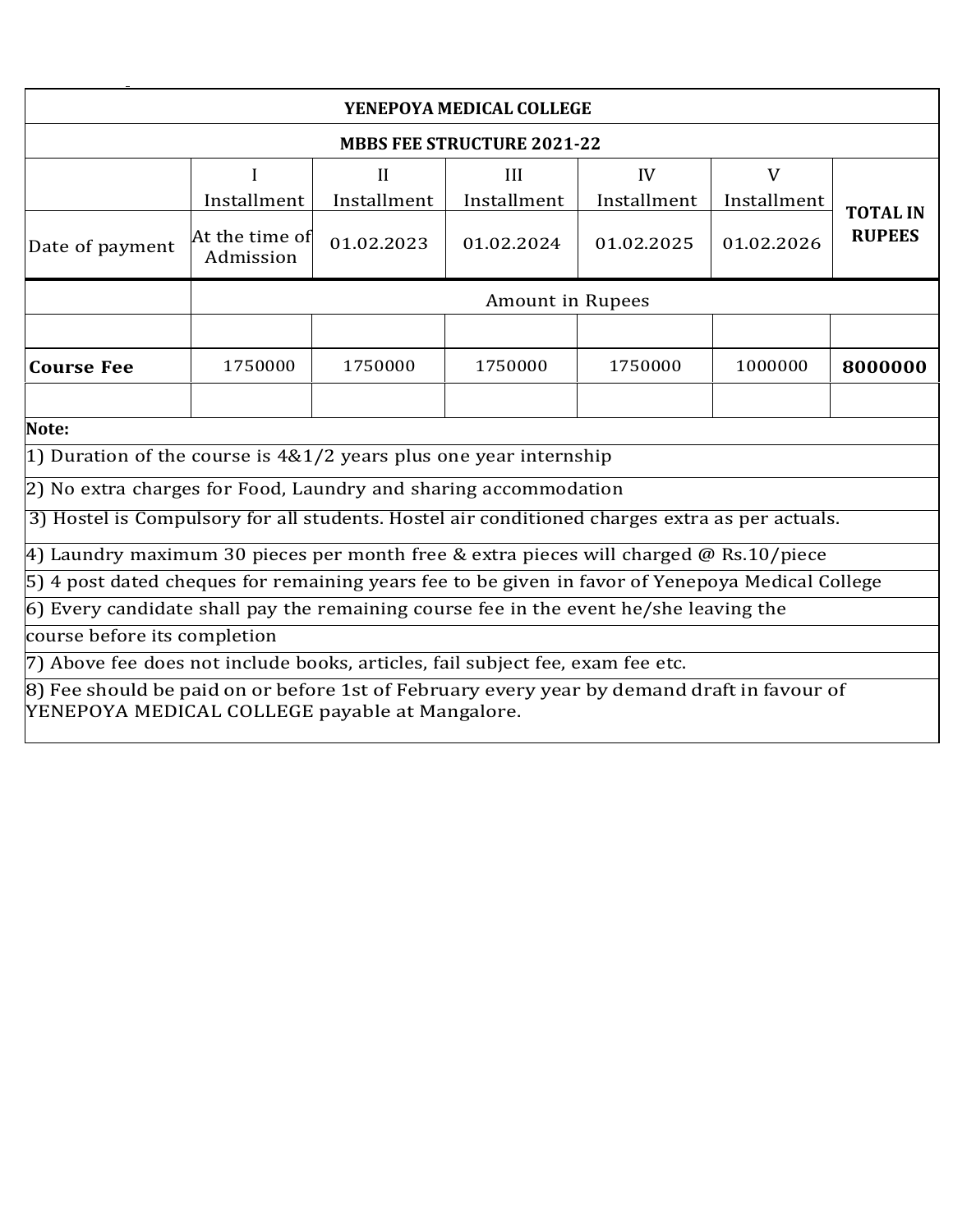| YENEPOYA MEDICAL COLLEGE                                                                         |                                         |              |                                                       |            |              |              |  |  |
|--------------------------------------------------------------------------------------------------|-----------------------------------------|--------------|-------------------------------------------------------|------------|--------------|--------------|--|--|
|                                                                                                  | <b>MBBS FEE STRUCTURE 2021-22 (NRI)</b> |              |                                                       |            |              |              |  |  |
|                                                                                                  |                                         | $\mathbf{H}$ | III                                                   | IV         | $\mathbf{V}$ |              |  |  |
|                                                                                                  | Installment                             |              | Installment   Installment   Installment   Installment |            |              |              |  |  |
|                                                                                                  | At the time of                          |              |                                                       |            |              | <b>Total</b> |  |  |
| Date of payment                                                                                  | Admission                               | 01.02.2023   | 01.02.2024                                            | 01.02.2025 | 01.02.2026   |              |  |  |
| <b>Amount in US Dollars</b>                                                                      |                                         |              |                                                       |            |              |              |  |  |
|                                                                                                  |                                         |              |                                                       |            |              |              |  |  |
| <b>Course Fee</b>                                                                                | 57000                                   | 33000        | 33000                                                 | 33000      | 33000        | 189000       |  |  |
| (in USD)                                                                                         |                                         |              |                                                       |            |              |              |  |  |
|                                                                                                  |                                         |              |                                                       |            |              |              |  |  |
| 1) Duration of the course is $4&1/2$ years plus one year internship                              |                                         |              |                                                       |            |              |              |  |  |
| 2) Food, Laundry and accommodation (sharing) shall be provided with the above fee.               |                                         |              |                                                       |            |              |              |  |  |
| 3) Hostel is Compulsory for all students. Hostel air conditioned charges extra as per actuals.   |                                         |              |                                                       |            |              |              |  |  |
| 4) Laundry maximum 30 pieces per month free & extra pieces will charged @ Rs.10/piece            |                                         |              |                                                       |            |              |              |  |  |
| 5) 4 post dated cheques for remaining years fee to be given in favor of Yenepoya Medical College |                                         |              |                                                       |            |              |              |  |  |
| $6$ ) Every candidate shall pay the remaining course fee in the event he/she leaving the         |                                         |              |                                                       |            |              |              |  |  |
| course before its completion                                                                     |                                         |              |                                                       |            |              |              |  |  |
| 7) Above fee does not include books, articles, fail subject fee, exam fee etc.                   |                                         |              |                                                       |            |              |              |  |  |
| 8) Fee should be paid on or before 31st of December every year.                                  |                                         |              |                                                       |            |              |              |  |  |
| 9) NRI Students shall pay the fee in USD only                                                    |                                         |              |                                                       |            |              |              |  |  |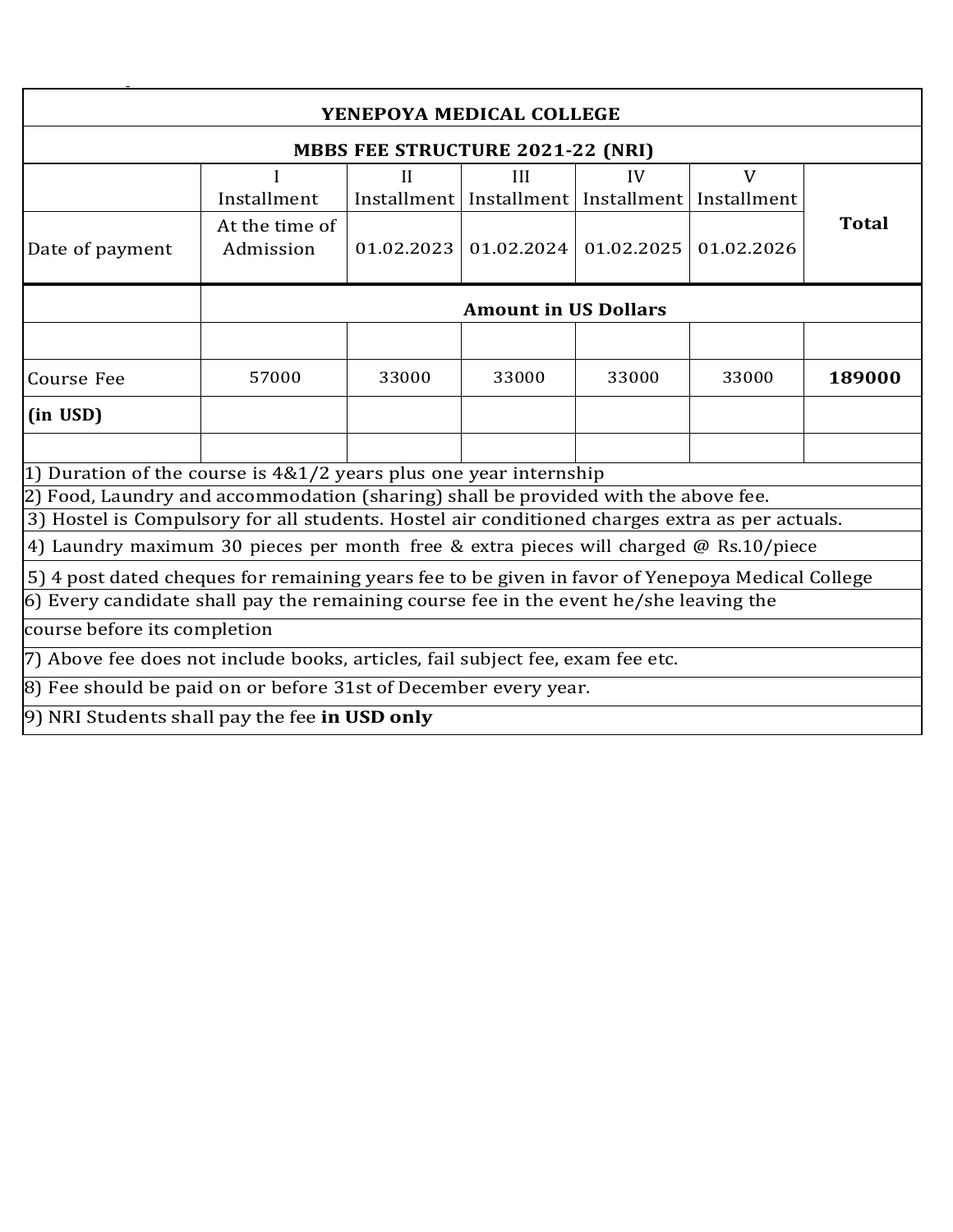| YENEPOYA DENTAL COLLEGE                                                                                                                                                                                                                                                                            |                             |                  |                         |                   |            |                 |
|----------------------------------------------------------------------------------------------------------------------------------------------------------------------------------------------------------------------------------------------------------------------------------------------------|-----------------------------|------------------|-------------------------|-------------------|------------|-----------------|
| BDS (General & NRI) - FEE STRUCTURE 2021-2022                                                                                                                                                                                                                                                      |                             |                  |                         |                   |            |                 |
|                                                                                                                                                                                                                                                                                                    | Installment                 | Н<br>Installment | Ш<br>Installment        | IV<br>Installment |            | <b>TOTAL IN</b> |
| Date of payment                                                                                                                                                                                                                                                                                    | At the time of<br>Admission | 01.02.2023       | 01.02.2024              | 01.02.2025        | Internship | <b>RUPEES</b>   |
|                                                                                                                                                                                                                                                                                                    |                             |                  | <b>Amount in Rupees</b> |                   |            |                 |
| 500000<br>500000<br>500000<br>500000<br>2000000<br><b>Tuition Fee</b><br>$\mathbf{0}$                                                                                                                                                                                                              |                             |                  |                         |                   |            |                 |
| <b>Hostel Charges</b>                                                                                                                                                                                                                                                                              | 140000                      | 147000           | 154000                  | 162000            | 170000     | 773000          |
| Total                                                                                                                                                                                                                                                                                              | 640000                      | 647000           | 654000                  | 662000            | 170000     | 2773000         |
| Note:                                                                                                                                                                                                                                                                                              |                             |                  |                         |                   |            |                 |
| 1) Duration of the course is 4 years plus one year internship<br>2) Hostel is Compulsory for all students.                                                                                                                                                                                         |                             |                  |                         |                   |            |                 |
| 3) Food, Laundry and accommodation (sharing) shall be provided with the above fee.                                                                                                                                                                                                                 |                             |                  |                         |                   |            |                 |
| 4) Laundry maximum 30 pieces per month free & extra pieces will charged @ Rs.10/piece                                                                                                                                                                                                              |                             |                  |                         |                   |            |                 |
| 5) 3 post dated cheques for remaining years fee to be given in favor of Yenepoya Dental College<br>$6$ ) Every candidate shall pay the remaining course fee in the event he/she leaving the course before its<br>completion<br>7) Above Fee does not include Books, exam fee and fail subject fee. |                             |                  |                         |                   |            |                 |
| 8) Fee should be paid on or before 1st of February every year by demand draft in favour of<br>YENEPOYA DENTAL COLLEGE payable at Mangalore.                                                                                                                                                        |                             |                  |                         |                   |            |                 |
| 9) Food and hostel establishment charges to be paid at actual at the time of internship                                                                                                                                                                                                            |                             |                  |                         |                   |            |                 |
| 10) NRI Students shall pay the fee in USD only equivalent to Indian Rupees                                                                                                                                                                                                                         |                             |                  |                         |                   |            |                 |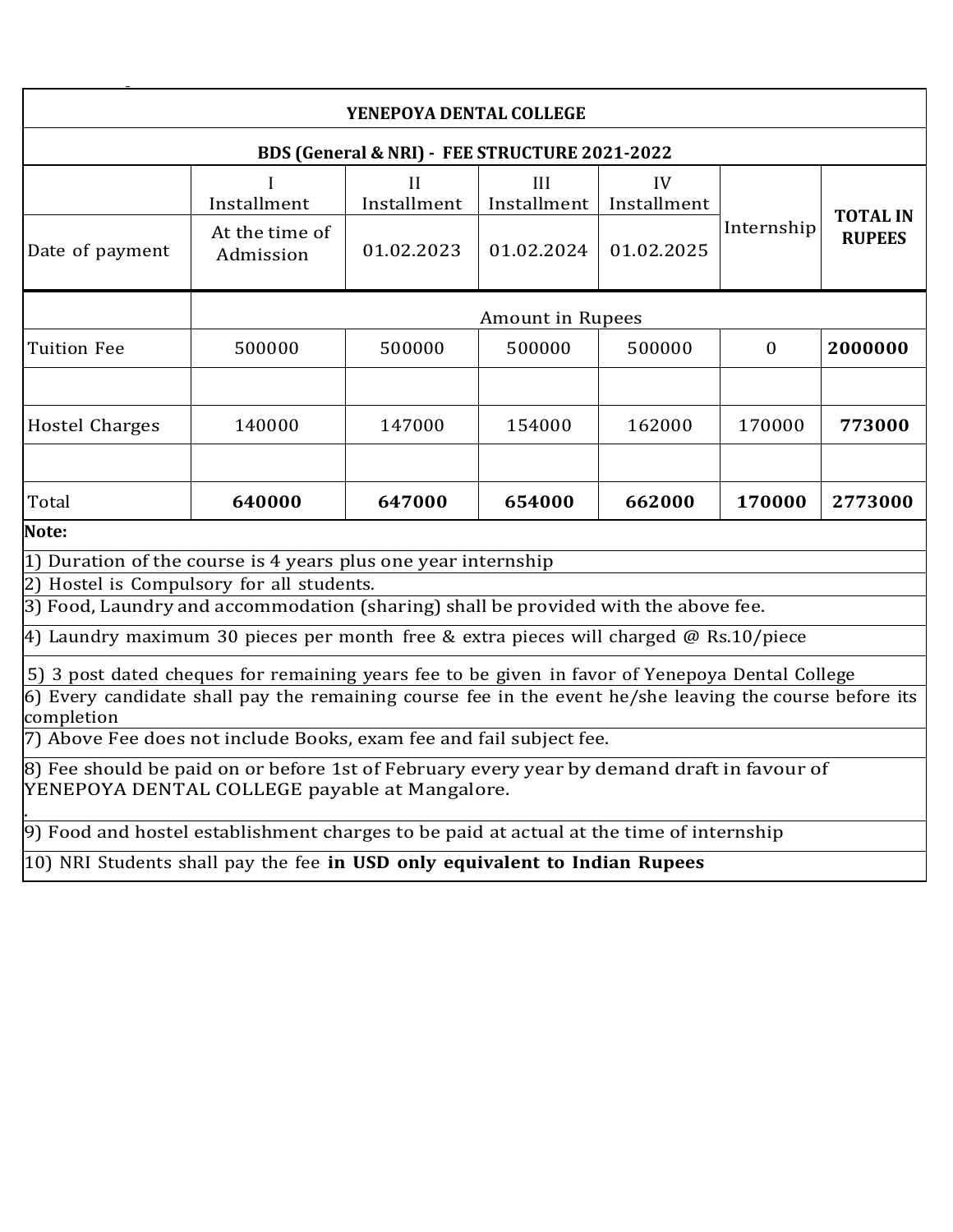### **FOR MBBS MANAGEMENT SEATS/MUSLIM MINORITY SEATS**

#### **UNDERTAKING**

| S/D/O |  |  |  |  |
|-------|--|--|--|--|
|       |  |  |  |  |

I have been selected to the MBBS course at Yenepoya Medical College, Mangaluru, constituent college of Yenepoya (Deemed-to-be-University) [under Section 3 of the UGC Act 1956] through the Common Counselling conducted by the Directorate General of Health Services (DGHS), Government of India, New Delhi through NEET Rank …………………….. (All India Rank).

I say that on my own will and with the permission of my parents/guardian took admission to the MBBS course at Yenepoya Medical College, Mangaluru as per the MCC/DGHS Allotment Order dated …………………………

I hereby agree to complete the MBBS course and accordingly undertake to pay all the tuition and other fees as per the given fee structure.

|                               | I YEAR                                      | <b>II YEAR</b> | <b>III YEAR</b> |
|-------------------------------|---------------------------------------------|----------------|-----------------|
|                               | Date of payment: (at the time of admission) | (01.02.2023)   | (01.02.2024)    |
|                               | Rs.                                         | Rs.            | Rs.             |
|                               | <b>IV YEAR</b>                              | <b>V YEAR</b>  |                 |
| Date of payment: (01.02.2025) |                                             | (01.02.2026)   |                 |
|                               | Rs.                                         | Rs.            |                 |

I further agree that, if I fail to pay the above mentioned fee, I will not be allowed to attend my course. I agree to deposit 4 post dated cheques towards II, III, IV & V year fees as security.

In the event of my discontinuation from MBBS course due to any reason; I along with my parent/guardian hereby undertake to pay balance tuition and other fees for the remaining years of study to Yenepoya Medical College, Mangaluru i.e., Rs. ..…………………. without any demur.

I shall have no claim for refund of fee or other charges already paid or whatsoever against the Yenepoya (Deemed to be University).

I understand that the College is paying a stipend at the rate of Rs.6,000/- during Internship period.

I agree to the above stipend to be received during the time of internship and I will not claim any additional amount.

The content mentioned above is true and correct to my knowledge. I hereby, along with my parent/guardian undertake to act accordingly. This, the ……….…… day of ………………… 2021 at Mangaluru, Karnataka.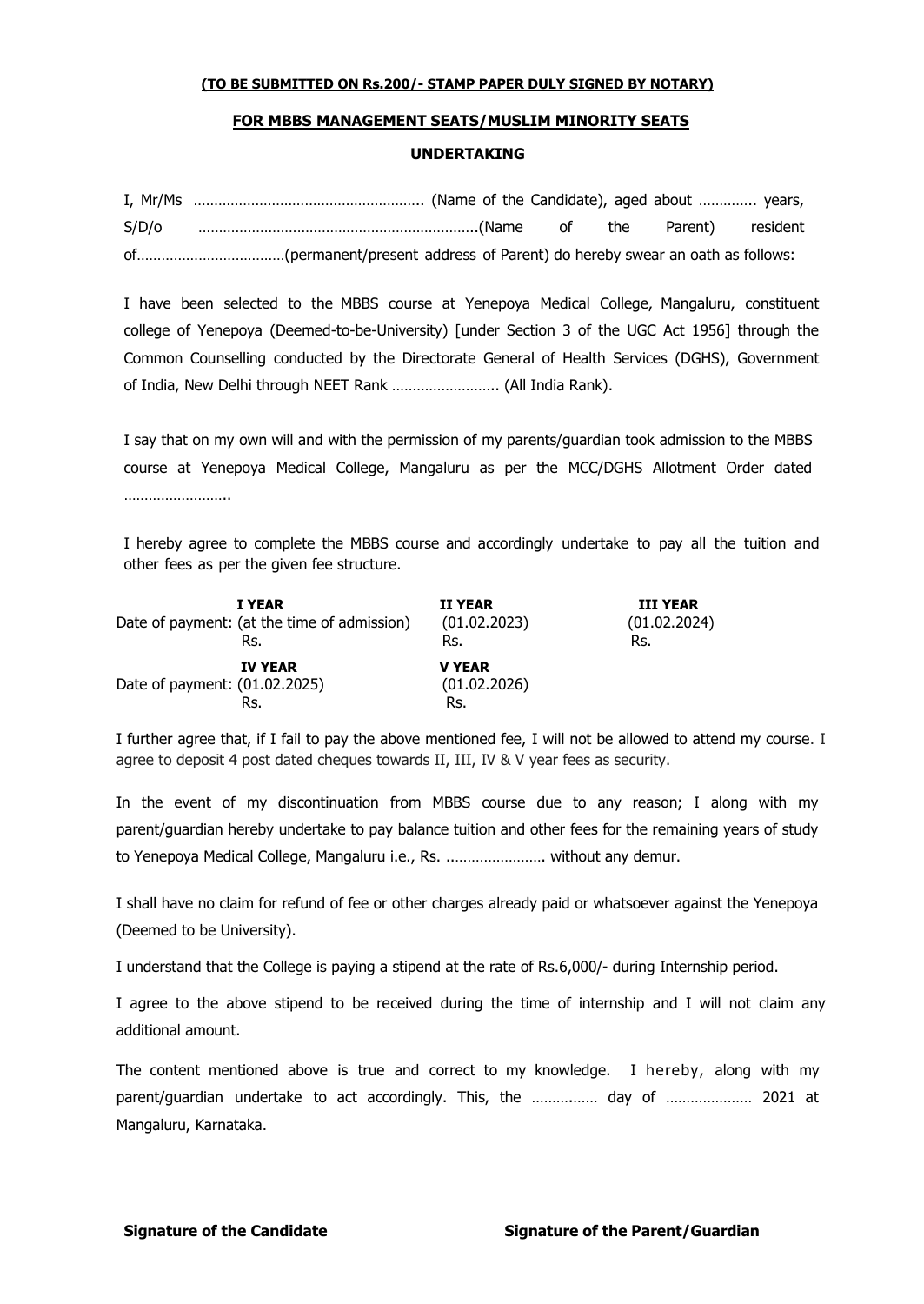### **FOR MBBS NRI SEATS**

#### **UNDERTAKING**

I, Mr/Ms ……………………………………………….. (Name of the Candidate), aged about ………….. years, S/D/o …………………………………..(Name of the Parent) resident of ……………………………………………… (permanent/present address of Parent) do hereby swear an oath as follows :

I have been selected to the MBBS course at Yenepoya Medical College, Mangaluru, constituent college of Yenepoya (Deemed-to-be-University) [under Section 3 of the UGC Act 1956] through the Common Counselling conducted by the Directorate General of Health Services (DGHS), Government of India, New Delhi through NEET Rank …………………………… (All India Rank).

I say that on my own will and with the permission of my parents/guardian took admission to the MBBS course at Yenepoya Medical College, Mangaluru as per the MCC/DGHS Allotment Order dated …………………………

I hereby agree to complete the MBBS course, and accordingly undertake to pay all the tuition and other fees as per the given fee structure.

|                               | <b>I YEAR</b>                               | <b>II YEAR</b>                       | <b>III YEAR</b> |
|-------------------------------|---------------------------------------------|--------------------------------------|-----------------|
|                               | Date of payment: (at the time of admission) | (01.02.2023)                         | (01.02.2024)    |
|                               | USD                                         | USD                                  | USD             |
| Date of payment: (01.02.2025) | <b>IV YEAR</b><br>USD                       | <b>V YEAR</b><br>(01.02.2026)<br>USD |                 |

I further agree that, if I fail to pay the above mentioned fee, I will not be allowed to attend my course. I agree to deposit 4 post dated cheques towards II, III, IV & V year fees as security.

In the event of my discontinuation from MBBS course due to any reason; I along with my parent/guardian hereby undertake to pay balance tuition and other fees for the remaining years of study to Yenepoya Medical College, Mangaluru i.e., a sum of USD …………………. without any demur.

I shall have no claim for refund of fee or other charges already paid or whatsoever against the Yenepoya (Deemed to be University).

I understand that the College is paying a stipend at the rate of Rs.6,000/- during Internship period.

I agree to the above stipend to be received during the time of internship and I will not claim any additional amount.

The content mentioned above is true and correct to my knowledge. I hereby, along with my parent/guardian undertake to act accordingly. This, the ……….…… day of ………………… 2021 at Mangaluru, Karnataka.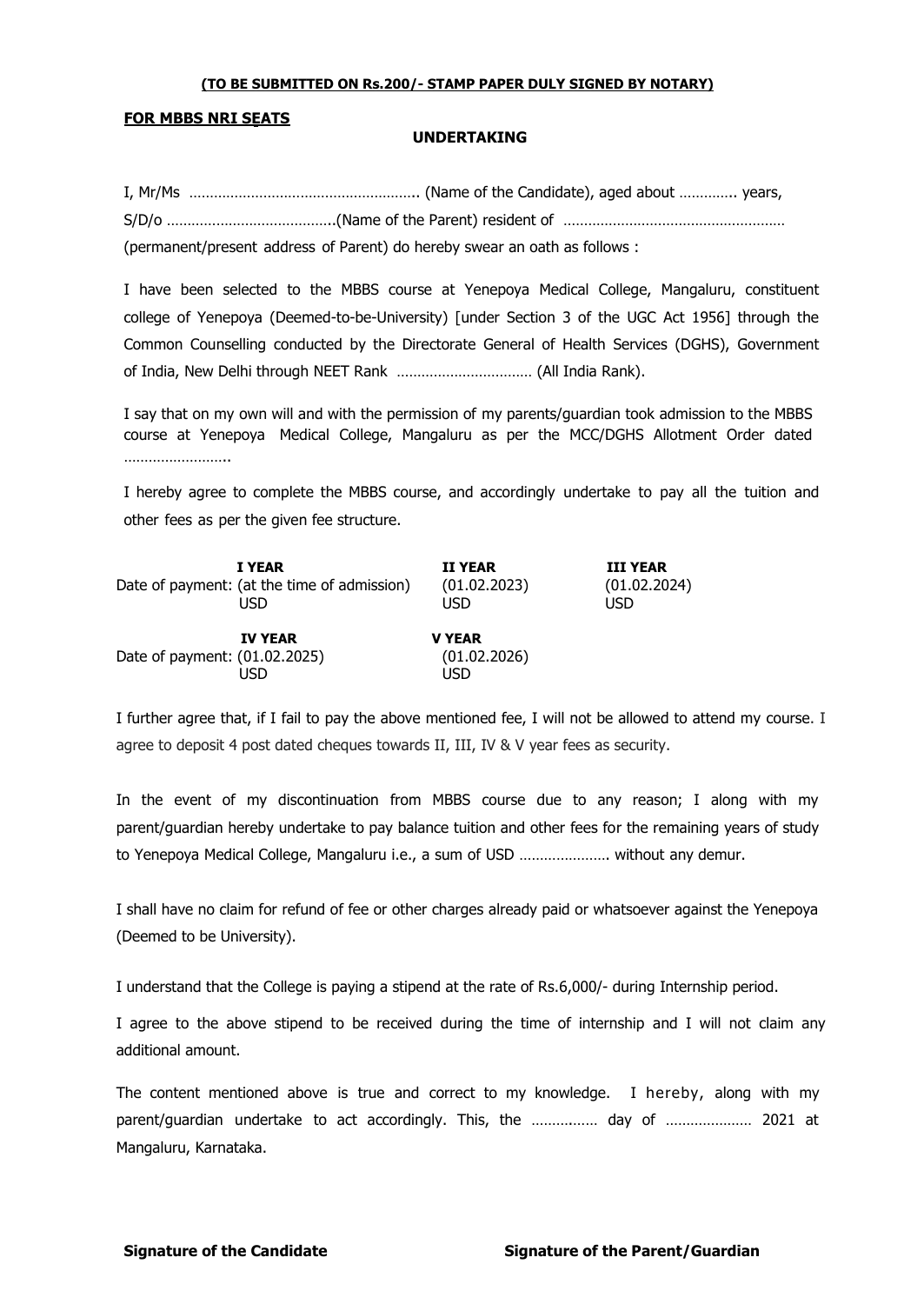## **FOR BDS MANAGEMENT SEATS/MUSLIM MINORITY SEATS**

#### **UNDERTAKING**

| (permanent/present address of Parent) do hereby swear an oath as follows : |
|----------------------------------------------------------------------------|

I have been selected to the BDS course at Yenepoya Dental College, Mangaluru, constituent college of Yenepoya (Deemed-to-be-University) [under Section 3 of the UGC Act 1956] through the Common Counselling conducted by the Directorate General of Health Services (DGHS), Government of India, New Delhi through NEET Rank …………………….. (All India Rank).

I say that on my own will and with the permission of my parents/guardian took admission to the BDS course at Yenepoya Dental College, Mangaluru as per the MCC/DGHS Allotment Order dated …………………………

I hereby agree to complete the BDS course and accordingly undertake to pay all the tuition and other fees as per the given fee structure.

| <b>I YEAR</b>                               | <b>II YEAR</b> | <b>III YEAR</b> | <b>IV YEAR</b> |
|---------------------------------------------|----------------|-----------------|----------------|
| Date of payment: (at the time of admission) | (01.02.2023)   | (01.02.2024)    | (01.02.2025)   |
|                                             | Rs.            | Rs.             | Rs.            |

I further agree that, if I fail to pay the above mentioned fee, I will not be allowed to attend my course. I agree to deposit 3 post dated cheques towards II, III, & IV year fees as security.

In the event of my discontinuation from BDS course due to any reason; I along with my parent/guardian hereby undertake to pay balance tuition and other fees for the remaining years of study to Yenepoya Dental College, Mangaluru i.e., Rs. ..………..……………. without any demur.

I shall have no claim for refund of fee or other charges already paid or whatsoever against the Yenepoya (Deemed to be University).

I understand that the College is paying a stipend at the rate of Rs.4,000/- during Internship period.

I agree to the above stipend to be received during the time of internship and I will not claim any additional amount.

The content mentioned above is true and correct to my knowledge. I hereby, along with my parent/guardian undertake to act accordingly. This, the ................. day of ..................... 2021 at Mangaluru, Karnataka.